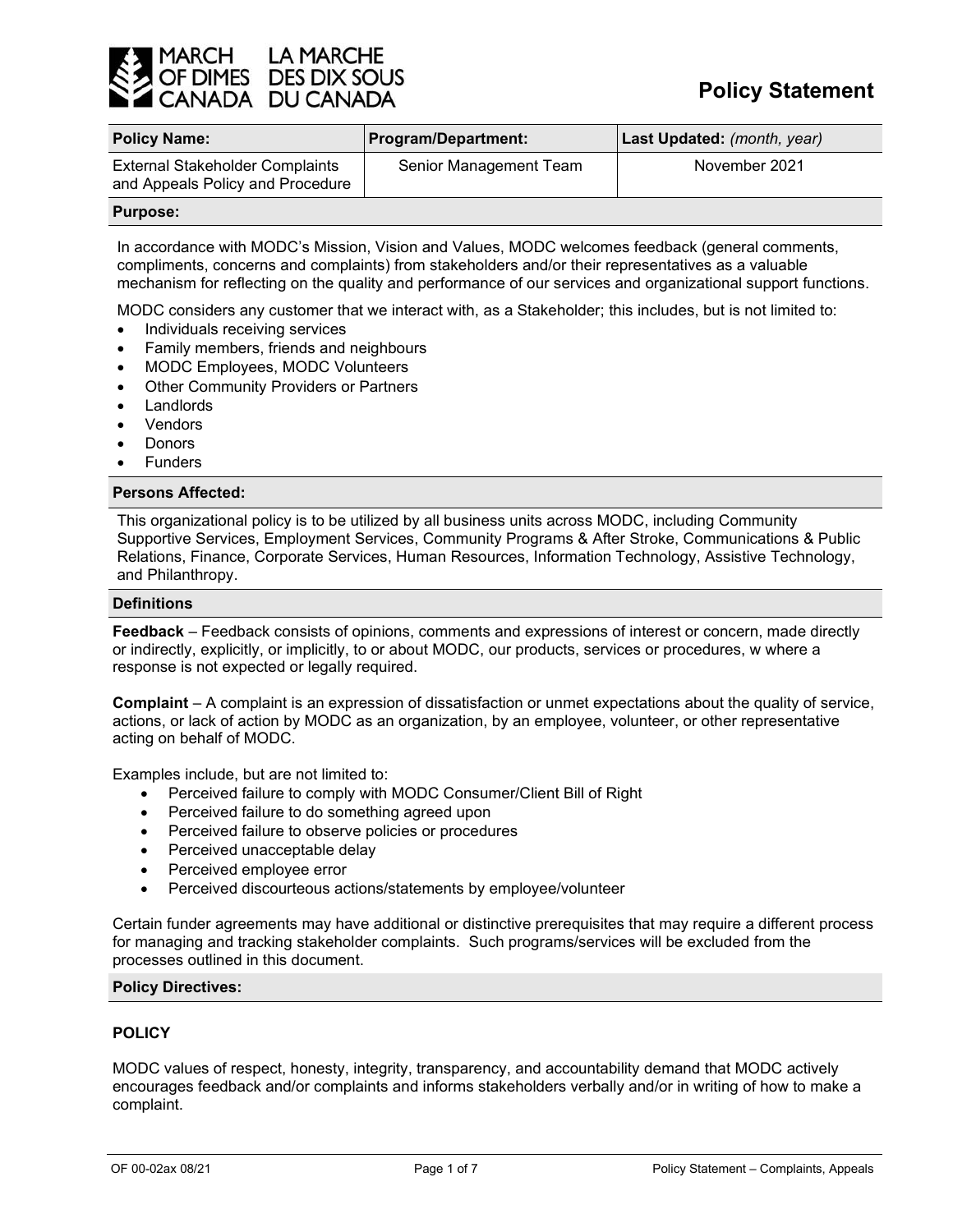

# **Policy Statement**

| <b>Policy Name:</b>                                                        | <b>Program/Department:</b> | Last Updated: (month, year) |
|----------------------------------------------------------------------------|----------------------------|-----------------------------|
| <b>External Stakeholder Complaints</b><br>and Appeals Policy and Procedure | Senior Management Team     | November 2021               |

This policy outlines MODC's approach to providing a fair, consistent, and structured process for managing stakeholder complaints and aims to:

- Be open and transparent with stakeholders
- Maintain the privacy of all stakeholders when managing complaints
- Establish reasonable timeframes for Stakeholder Complaint Resolution
- Ensure Stakeholder Complaint Resolutions are handled justly and objectively
- Correspond with the client in their preferred language
- Set a standardized process to recording, analyzing, tracking, and reporting Stakeholder Complaint Resolution data
- Identify key performance indicators to which MODC will be accountable
- Use this data to continuously improve quality of services offered at MODC

MODC views feedback and/or complaints as a valuable opportunity to review policies, procedures, and practices, and to make changes where necessary.

Clients must be provided with written information on how to make a complaint during their Service Orientation and if they have a Service Agreement / Service Contract it must be included in this document as well. For all other stakeholders this information is posted on our website and made available upon request.

MODC staff involved with managing feedback and/or complaints must:

- Foster a service culture that encourages open and honest communication
- Encourage and make it easy for individuals to provide feedback
- Undertake activities to seek feedback from stakeholders and or their representatives
- Inform stakeholders about the standard of service they can expect
- Protect the right of stakeholders to provide feedback and to make complaints about service delivery
- Protect the privacy and confidentiality of individuals, accepting and actioning anonymous feedback
- Record and analyze information arising from feedback and/or complaints and use it to improve services
- Ensure that complainants' continuation of services and interactions with MODC are not interrupted or affected as a result of making a complaint, unless the stakeholder and or MODC have a valid reason to do so (i.e., protect the health, safety, and wellbeing of an individual or group of people)
- Provide stakeholders with an opportunity for appeal and welcome independent review if they are unhappy with any finding or outcome

Participant feedback and/or complaints are used as part of the MODC Quality Management System and provide our organization with the opportunity to:

- Understand the needs and expectations of stakeholders and the communities in which we work and support
- Identify opportunities for improvement to what we do and how we do it (decisions, processes, systems, trends, actions, behaviours, attitudes) and implement changes that will improve service and increase satisfaction of stakeholders
- Analyze and learn from identified trends and solutions to ensure MODC is proactive and relevant to the communities we serve across Canada
- Share improvement practices across the organization and collaborate to explore new solutions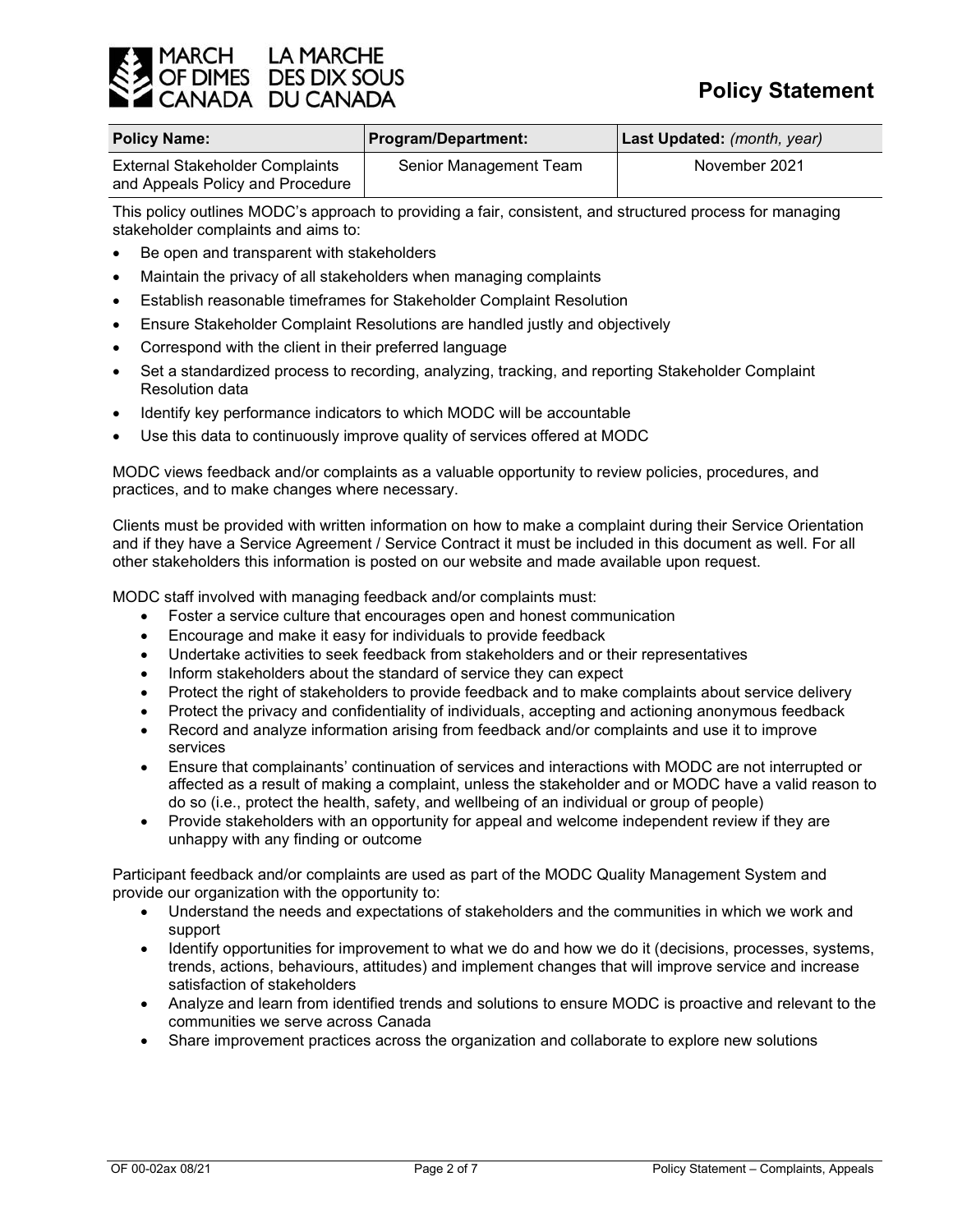

| <b>Policy Name:</b>                                                        | <b>Program/Department:</b> | Last Updated: (month, year) |
|----------------------------------------------------------------------------|----------------------------|-----------------------------|
| <b>External Stakeholder Complaints</b><br>and Appeals Policy and Procedure | Senior Management Team     | November 2021               |

#### **PROCEDURE**

# **HOW STAKEHOLDERS SHARE FEEDBACK/COMPLAINTS WITH MODC**

Stakeholders are welcome to provide feedback and/or complaints in any method they wish, including by letter, fax, email, in person, by telephone or by completing the feedback form on MODC's website. It is an expectation that MODC staff and stakeholders follow the Complaint Management Process and levels of resolution. When a complaint is made by a stakeholder, a confirmation will be sent within 2 business days indicating that the complaint has been received by MODC. Every reasonable effort will be made to respond/resolve the complaint within an additional 5 business days.

#### **MANAGEMENT PROCESS (INTERNAL)**

MODC has established 4 levels within the organizational structure to support the needs of our stakeholders when dealing with feedback and/or complaints. An escalation path/process is established to best support feedback/complaints that have not been resolved. Stakeholders have the right to move through this escalation path if they feel that their feedback/complaint has not been resolved.

It is essential that all programs have clearly documented criteria for eligibility, admission, eligible services, quantity of services, service prioritization, program limitations and termination; and that these be made available to the consumer/client upon application or admission to the program. These criteria must also be available to MODC personnel and volunteers as a component of orientation and training. Programs that are operated under government legislation or contract must adhere to the criteria that are established by legislation, regulation, or contract.

# **MODC's Stakeholder Feedback/Complaint Management Process**

**Level 1:** Complaints managed at the **local level**. If a stakeholder is does not wish to speak directly to the person from whom they received service, the stakeholder should then be referred to the person's immediate supervisor. Resolution should be provided to the stakeholder within 5 business days if possible.

No escalation required if the stakeholder feels the resolution provided is acceptable.

**Level 2**: When a decision or response is not to the satisfaction of the stakeholder, the situation may be escalated to the **Regional Management level**. At this level, a review is completed, including discussions with the stakeholder who made the complaint, as well as the MODC staff. Upon completion of the review, the Regional Management level reviewer will either uphold the decision, provide a different solution, or determine if any other action is required. Every effort should be made to provide the stakeholder with a decision within 10 business days. The stakeholder should be provided with the final decision both verbally and with a written letter.

If the client is not satisfied, they are entitled to escalate to the next level.

**Level 3**: If a stakeholder is not satisfied with the decision made at the Regional Management level, then the complaint is escalated to the **Senior/Executive Level (Director/Designate)**. At this stage of the process, the Director/Designate will consult with the MODC staff person involved and their supervisor to gain further information. Separately the Director/Designate will also meet with the stakeholder to discuss the situation. Once all relevant information is gathered the Director/Designate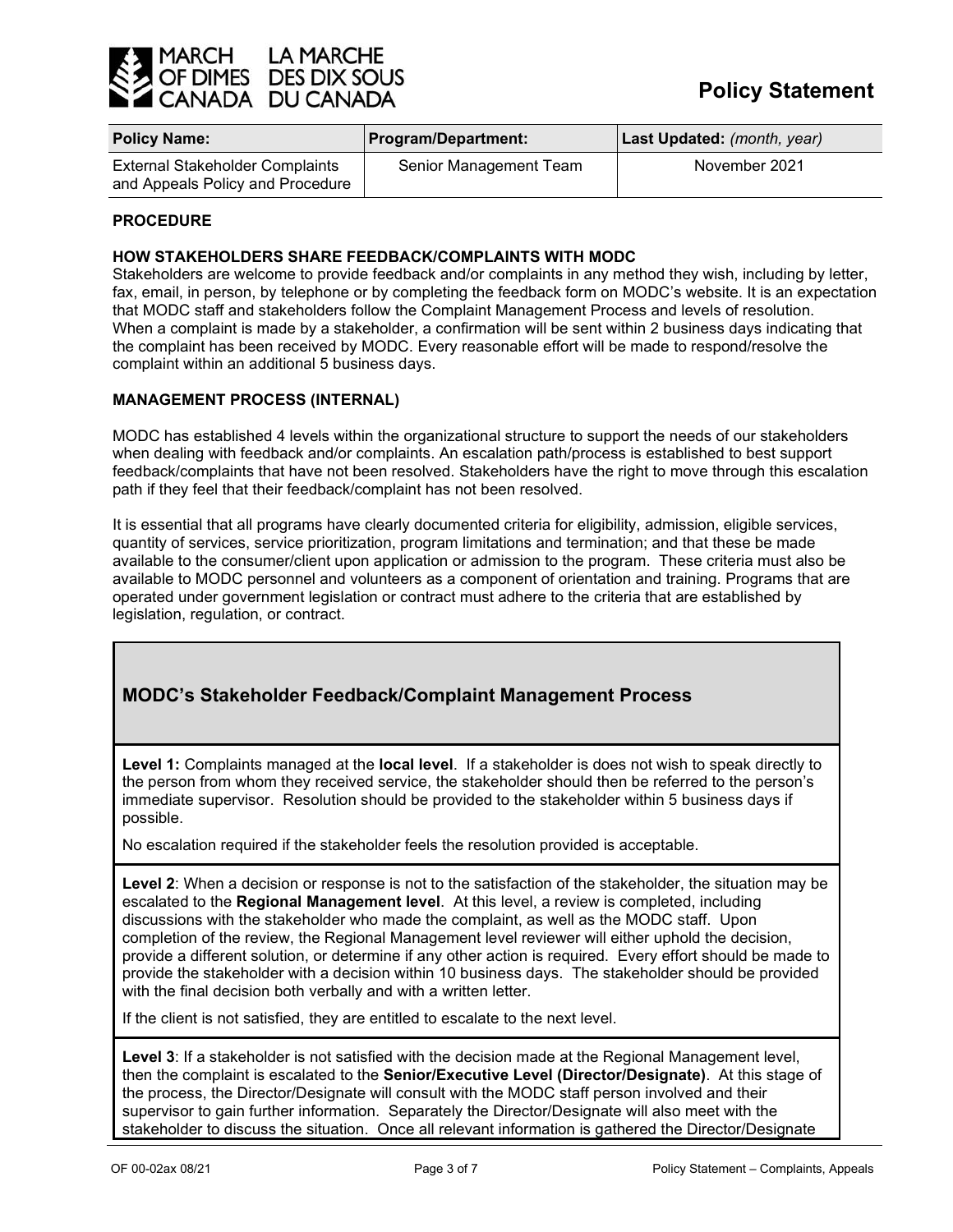

| <b>Policy Name:</b>                                                        | Program/Department:    | Last Updated: (month, year) |
|----------------------------------------------------------------------------|------------------------|-----------------------------|
| <b>External Stakeholder Complaints</b><br>and Appeals Policy and Procedure | Senior Management Team | November 2021               |

will determine if the previous resolution should be upheld, if there is a different solution, or if any other action is required. The review process and resolution should be determined within 10 business days, if possible. The stakeholder will be provided with the final decision both verbally and with a written letter.

Should the stakeholder continue to be dissatisfied with the solution presented by the Director/Designate, and the decision is an appealable situation, the stakeholder will be notified in writing and provided with information on how to make an external appeal.

**Level 4:** If an issue brought forward by a stakeholder is in relation to a legal matter, the situation will be escalated to the **Vice President / President & CEO**.

# **Recording, ANALYZING AND TRACKING of Complaints**

A record of a complaint, all elements of the review process, and the outcome must be kept and tracked in the centralized database that is separate from the individual's records. Individuals will still have access to this through the provisions made by MODC for all to have access to records held about them. A standard tracking system will be used by each business unit to track all complaints. Tracking of complaints is a mandatory expectation from all MODC employees.

# **MONITORING AND REPORTING**

The President & CEO will oversee escalated complaints received by the organization with delegation to each Vice President in applicable business units. Continued monitoring of complaints will take place within the organization and will form part of the compliance reviews. The Executive Leadership Team (ELT) will be provided with a quarterly report on key complaint metrics. The Board of Directors will receive the elevated complaints Key Performance Indicators (KPI) on an annual basis. MODC will also make information available regarding the number of complaints as part of its annual report, Funder requirements and its certification process with Imagine Canada.

The complaint management process will be the responsibility of each business unit to ensure that quality improvement is implemented. Trends and resolution timelines will be monitored to ensure that appropriate action has been taken. Procedures will be reviewed annually to ensure that any amendments necessary to services and procedures are implemented, and that the process is effective.

Through monitoring and reporting of the frequency and handling of complaints, the organization will constantly be looking for ways in which Complaints, Policies and Procedures can be improved. When such improvements are implemented, they will be shared with the Board of Directors and will become part of the quarterly compliance report. A standardized tracking system will be used in each business unit. Complaints and tracking mechanisms are formally audited in 3 MODC business units. Where audits are not concluded it is the responsibility of each business unit to determine compliance of the processes. All formal complaints must be tracked in writing. Where the complainant is unable to put the formal complaint in writing, the MODC employee supporting the complainant is responsible for ensuring a record of the complaint is made and is signed by the complainant.

#### **MONITORING AND REVIEW**

The Senior Management Team (SMT) will be responsible for monitoring compliance with this policy. The policy will be reviewed every 3 years from implementation or last review date.

As part of our quality improvement process, all business unit leads are responsible to reviewing the complaints received, on a monthly basis to identify any themes and to take action.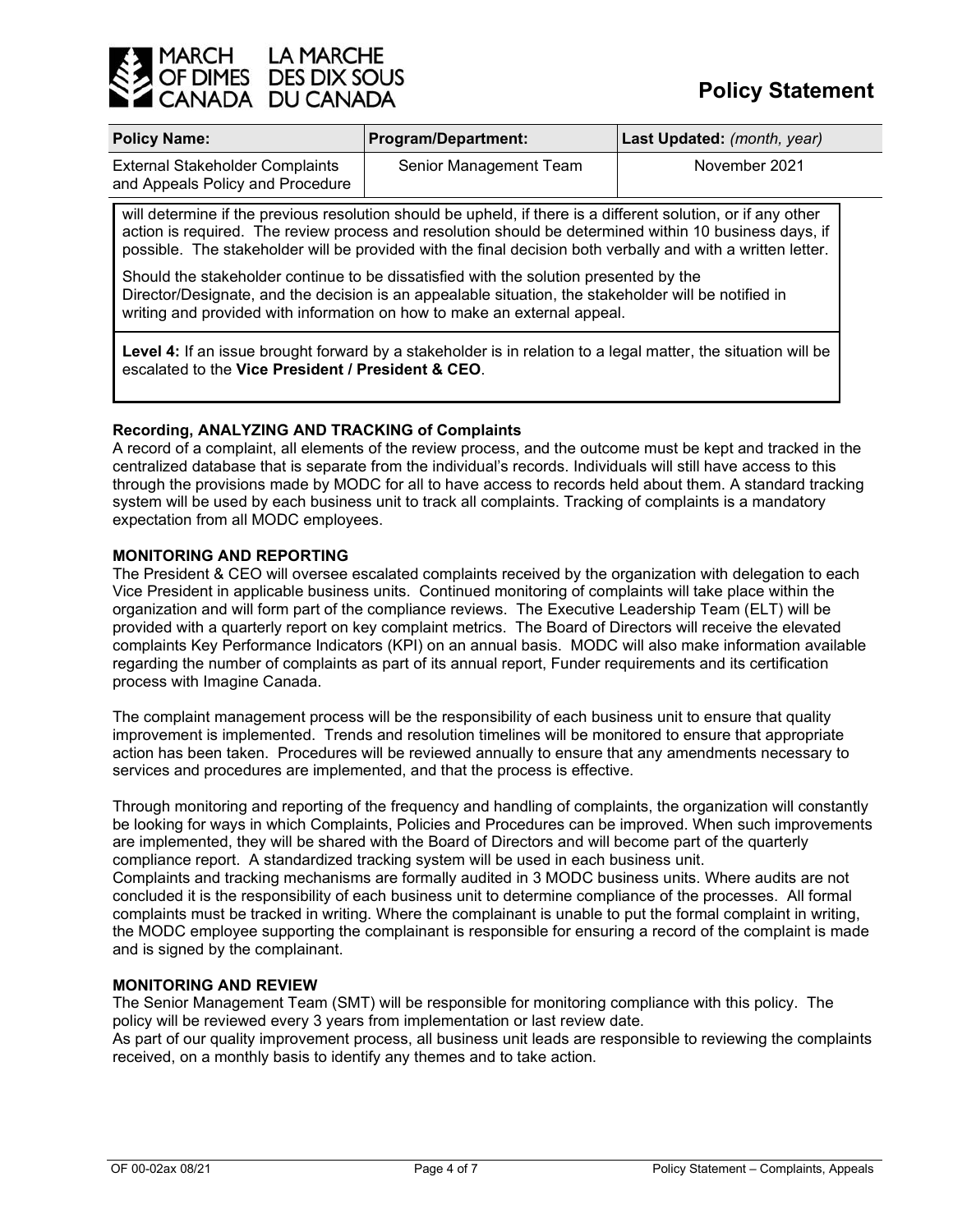

| <b>Policy Name:</b>                                                        | Program/Department:    | Last Updated: (month, year) |
|----------------------------------------------------------------------------|------------------------|-----------------------------|
| <b>External Stakeholder Complaints</b><br>and Appeals Policy and Procedure | Senior Management Team | November 2021               |

# **MODC APPEALS PROCESS (External review)**

#### **AN APPEAL**

An appeal is a formal review of a decision made by MODC personnel which is against the wishes of the stakeholder. The review is completed by an impartial and trained committee panel of 3 volunteers with a minimum of one person with a disability, if possible.

As the appeal process is accessed so infrequently, it is the responsibility of each individual business unit to make the necessary arrangements to assemble an Appeal Committee should they require one.

The appeal process is a mechanism that provides the stakeholder with a fair and just recourse to challenge the decision on a "level playing field". In an appeal there is a presentation of written documentation by both MODC personnel and the appellant (stakeholder) to the Appeal Panel. If a party requires accommodation, a verbal presentation can be made. In the appeal process the stakeholder must gather evidence to prove the decision made by MODC personnel was incorrect and should be overturned. In other words, the appellant (stakeholder) has the burden of proof.

While a MODC Appeals Panel has the power to uphold or reverse certain MODC decisions, it does not have the right to impose action beyond this, such as a panel in a competency or immigration hearing. Therefore, although the stakeholder has a right to an advocate, it is not assumed that either party will require legal counsel. While it is a quasi-legal procedure with decisions that are binding, it is not a court of law. Therefore, while an Appeals Panel will follow proper procedures, it will conduct the hearings in an informal and nonintimidating manner that meets the circumstances.

MODC's appeal process is outside of the provincial and federal judicial systems.

The role of an Appeals Panel is to inform the stakeholder of his/her rights beyond MODC's appeal process. This will vary depending on the source of referral, source of program funding and the regulations/legislation under which the program operates.

#### **WHAT DECISIONS CAN BE APPEALED**

A decision to terminate services to a stakeholder:

MODC may decide to terminate services when a stakeholder no longer meets the criteria for receipt of the services, or those services are no longer appropriate for the stakeholder, or the stakeholder violated the stakeholder/consumer/client agreement.

#### **PURPOSE OF AN APPEAL**

If a person wishes to appeal a decision, the Director/Regional Director/Associate Director or designate will ensure that it fits the criteria for an appealable decision and will take on the role of leading and coordinating the external appeals process with the stakeholder and the external appeals committee. They will also ensure that the stakeholder is aware, in writing, their right to appeal the decision externally. It is expected that during the complaint management process the Director/ Regional Director/Associate Director has thoroughly reviewed the decision and mitigated the concern. External appeals should be the exception.

The Appeals Process of MODC is established in accordance with the policies and practices of MODC, and within the relevant laws and regulations of each provincial jurisdiction and funder requirements.

Specific Government-funded programs, such as those operating under the Long-Term Care Act and the Ontario Disability Support Program Act have appeal requirements within their governing legislation and regulations.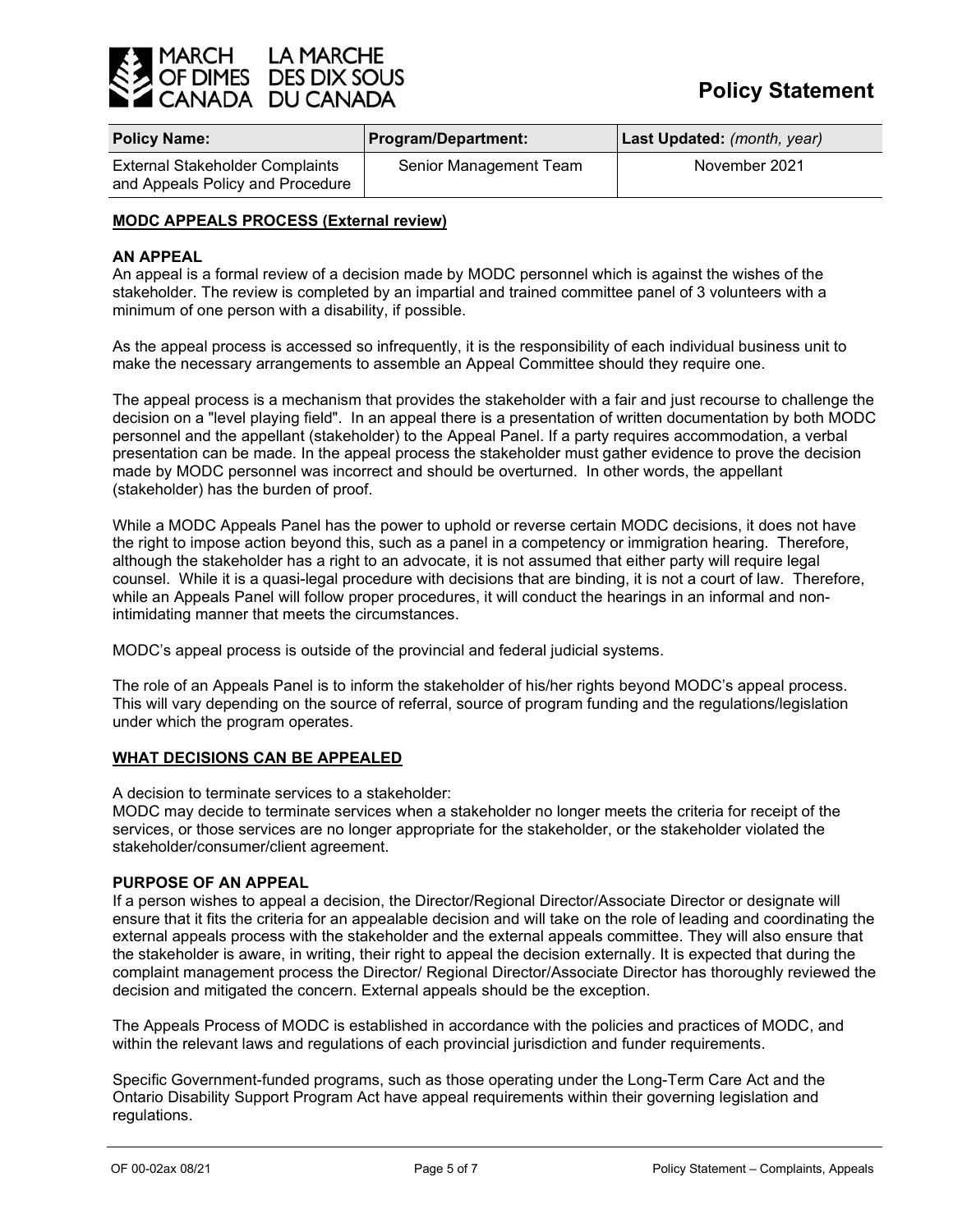

| <b>Policy Name:</b>                                                        | <b>Program/Department:</b> | Last Updated: (month, year) |  |
|----------------------------------------------------------------------------|----------------------------|-----------------------------|--|
| <b>External Stakeholder Complaints</b><br>and Appeals Policy and Procedure | Senior Management Team     | November 2021               |  |

**\***Please NOTE: Specific Funder Required Appeals – In addition to an external appeals committee a stakeholder who is not satisfied with the outcome of the external appeal can access an independent adjudicative and regulatory tribunal. Stakeholders must be informed that they have the right to appeal any decisions in writing prior to the resolution process commencing.

Stakeholders who are in programs operating under the Ministry of Health and Long-Term Care Appeal and Review Boards Act, 1998 have the right under the Act to appeal the termination of services to the Health Services Appeal and Review Board (HSARB). [http://www.hsarb.on.ca/scripts/english/.](http://www.hsarb.on.ca/scripts/english/) This must be put in writing when services are terminated.

If a stakeholder decides to appeal under the Home Care and Community Services Act, 1994, they must write to the Health Services Appeal and Review Board that they wish to appeal. This must be done within 30 days of receiving a decision for appeal within the Home Care and Community Services Act, 1994. Stakeholders should include in their correspondence information about why they believe a decision was wrong, and include a copy of the decision.

If the stakeholder wants to appeal a decision but needs more time, they must write to the Board and ask for an extension of the 30-day time limit for making an appeal. Stakeholders must tell the Board the reasons why they are asking for an extension of the time limit.

Other government-funded programs (i.e., Ontario Disability Support Program Act) also have appeal requirements within their governing legislation and regulations.

# **STAKEHOLDER NOTICE TO APPEAL**

The stakeholder has 30 calendar days, from the time they are notified of final decision, to appeal the decision. Requests for an extension of the 30 day period will be considered under extenuating circumstances. This may include, but is not limited to consumer/client is out of town, is ill, during holidays, or has been unable to confer with an advocate, etc. MODC personnel, however, are expected to adhere to these timelines.

#### **THE APPEAL DATE**

The date of the appeal will be determined by the Appeals Panel. All appeals should be held within 60 days of receipt of the notice of appeal. The date of the appeal shall be provided to the stakeholder (Appellant) in a timely manner.

**APPEALS POLICY DIRECTIVES** *(Please Note: For future development specific to the Community Support Services Department, individuals who have gone through an appeal process internally have the right to a HSARB Hearing. This must be provided to the Consumer/Client as an option and as part of the Appeals Process.)*

- 1) Notice of the Right to Appeal Formal correspondence communicates ineligibility
- 2) Individual/Stakeholder Notice to Appeal Timeframe for Individual/Stakeholder (Appellant) to appeal decision
- 3) Notify the Funder Where applicable, inform Funders when an Appeal occurs in program that operates under their jurisdiction
- 4) Coordinating the Appeal Process Follow steps outlined to coordinate Appeal
- 5) Limit of MODC Liability MODC not responsible for any costs related to Individual/Stakeholder
- 6) The Appeal Date Date of Appeal determined by Appeals Panel